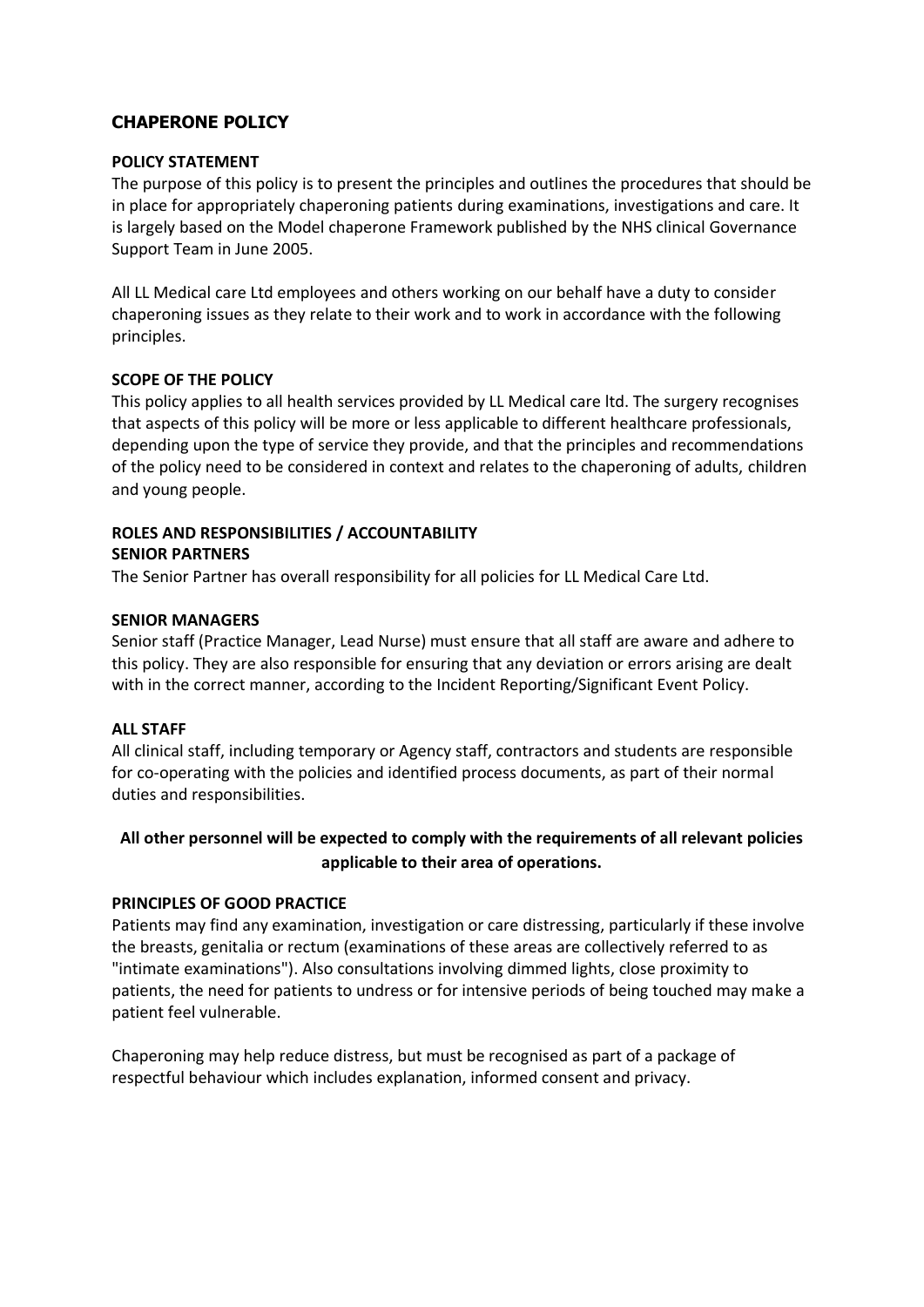#### **CONSENT**

Implicit in attending a consultation it is assumed that a patient is seeking treatment and therefore consenting to necessary examinations. However, before proceeding with an examination, healthcare professionals should always seek to obtain (by word or gesture) some explicit indication that the patient understands the need for examination and agrees to it being carried out.

#### **WHAT IS A CHAPERONE?**

A chaperone is present as a safeguard for all parties (patient and health professionals) and is a witness to the conduct and the continuing consent of the procedure.

The precise role of the chaperone varies depending on the circumstances. It invariably includes providing a degree of emotional support and reassurance to patients, but may also incorporate:

- Assisting in the examination or procedure, for example handing instruments during Intra Uterine Contraceptive Device (IUCD) insertion
- Assisting with undressing, dressing and positioning patients
- Providing protection to healthcare professionals against unfounded allegations of improper behaviour.

Under no circumstances should a chaperone be used to reduce the risk of attack on a health professional. Where such concerns arise, Community Services Procedure of Care for Patients who are violent and abusive must be followed.

#### **WHO MAY CHAPERONE?**

Chaperones may be termed 'formal' or Informal'.

# **INFORMAL CHAPERONES**

Many patients feel reassured by the presence of a familiar person and this request in almost all cases should be accepted. This informal chaperone may not necessarily be relied upon to act as a witness to the conduct or continuing consent of the procedure. Under no circumstances should a child be expected to act as a chaperone. However, if the child is providing comfort to the parent and will not be exposed to unpleasant experiences it may be acceptable for them to stay. It is inappropriate to expect an informal chaperone to take an active part in the examination or to witness the procedure directly.

#### **FORMAL CHAPERONES**

A 'formal' chaperone implies a clinical health professional, such as a nurse, or a non-clinical staff member specifically trained in the role of the chaperone. This individual will have a specific role to play in terms of the consultation and this role should be made clear to both the patient and the person undertaking the chaperone role. It is important that chaperones have had sufficient training to understand the role expected of them and that they are not expected to undertake a role for which they have not been trained.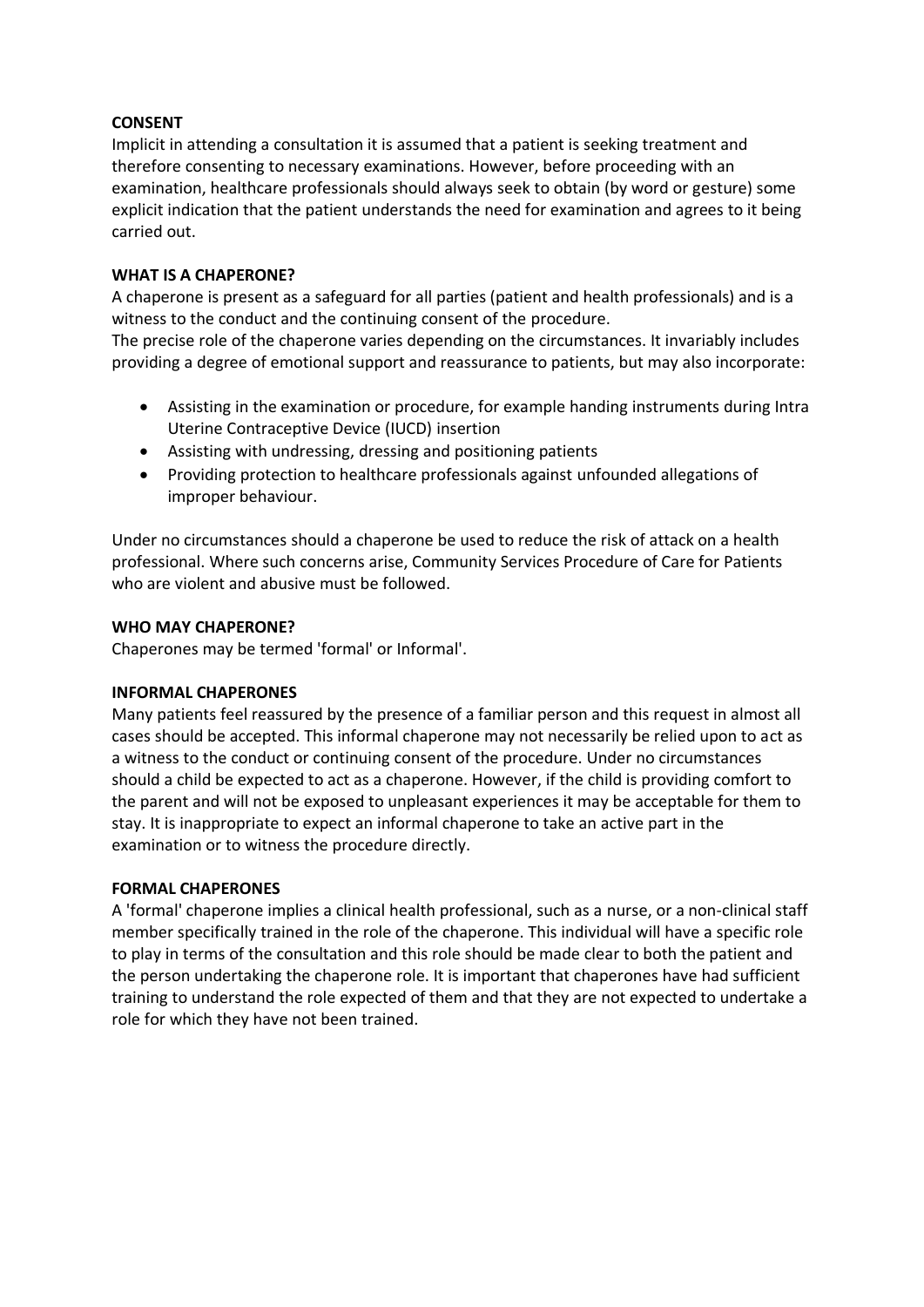Protecting the patient from vulnerability and embarrassment means that the chaperone would usually be of the same sex as the patient and the patient would be offered a choice wherever possible. Although there will be occasions when this is difficult to achieve, the use of a male chaperone for the examination of a female patient or of a female chaperone when a male patient was being examined could be considered inappropriate; this should be carefully considered before proceeding. The patient should always have the opportunity to decline a particular person as chaperone if that person is not acceptable to them for any reason.

# **TRAINING FOR CHAPERONES**

Non-clinical members of staff who undertake a formal chaperone role should undergo training such that they develop the competencies required for this role.

These include an understanding of:

- What is meant by the term chaperone
- What is an "intimate examination"
- Why chaperones need to be present
- The rights of the patient
- Their role and responsibility
- Policy and mechanism for raising concerns

Specific workplace induction of new staff should include training on the appropriate conduct of intimate examinations and care where appropriate. All staff should have an understanding of the role of the chaperone and the procedures for raising concerns.

# **OFFERING A CHAPERONE**

The relationship between a patient and healthcare professionals is based on trust. It is good practice to offer all patients a chaperone of the same sex as the patient for any consultation, examination or procedure wherever possible. This does not mean that every consultation or procedure needs to be interrupted to ask if the patient wants a third party present. It is not always clear ahead of the event that an intimate or close proximity examination or procedure is required.

- It may be wise, especially where a male clinician examines a female patient, to repeat the offer of a chaperone at the time of the examination. Staff should be aware that intimate examinations or care might cause anxiety for both male and female patients and whether or not the examiner is of the same gender as the patient.
- If the patient is offered and does not want a chaperone it is important to record that the offer was made and declined.
- If a chaperone is refused, a healthcare professional cannot usually insist that one is present. However, there may be cases where the practitioner may feel unhappy to proceed, for example where there is a significant risk of the patient displaying unpredictable behaviour, or making false accusations. In this case, the practitioner must make his/her own decision and carefully document this with the rationale and details of any procedure undertaken. This may include refusing to meet with the patient alone.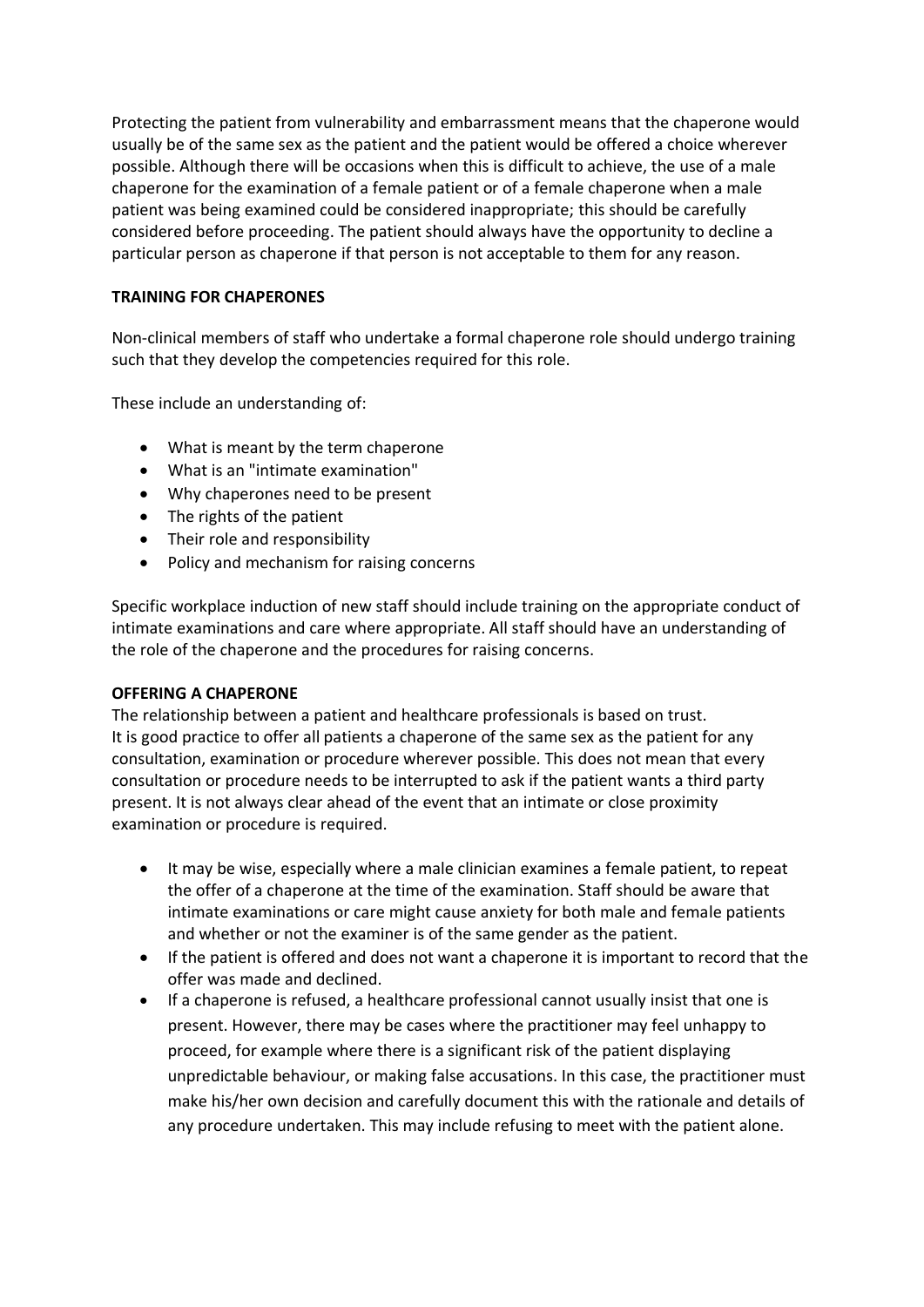# **WHERE A CHAPERONE IS REQUESTED BUT NOT AVAILABLE**

If the patient has requested a chaperone and none is available at that time the patient must be given the opportunity to reschedule their appointment within a reasonable timeframe (this may include simply waiting in the clinic or practice until a member of staff arrives on duty). If the seriousness of the condition would dictate that a delay is inappropriate then this should be explained to the patient and recorded in their notes.

A decision to continue or otherwise should be jointly reached. In cases where the patient is not competent to make an informed decision then the healthcare professional must use their own clinical judgement and be able to justify this course of action. The decision and rationale should then be documented in the patients' clinical record.

It is acceptable for a doctor (or other appropriate member of the health care team) to perform an intimate examination without a chaperone if the situation is life threatening or speed is essential in the care or treatment of the patient. This should be recorded in the patients' clinical record.

#### **ISSUES SPECIFIC TO CHILDREN**

Children and their parents or guardians must receive an appropriate explanation of the procedure in order to obtain their co-operation and understanding. If an under 16 presents in the absence of a parent or guardian the healthcare professional must ascertain if they are capable of understanding the need for examination. (For further advice see the Department of Health publication; seeking consent: working with children). In these cases it is advisable for a formal chaperone to be present for any intimate examinations.

In situations where abuse is suspected great care and sensitivity must be used to allay fears of repeat abuse. In these situations healthcare professionals should refer to the local child protection policies and seek specialist advice from the Safeguarding Children Team as necessary.

# **ISSUES SPECIFIC TO RELIGION, ETHNICITY, CULTURE AND SEXUAL ORIENTATION**

These considerations should be taken into account and discussed, not presumed. We must all recognise that each individual has very different needs and procedures should be performed by a mutually agreed healthcare professional.

# **ISSUES SPECIFIC TO PEOPLE WITH LEARNING DIFFICULTIES AND MENTAL HEALTH PROBLEMS**

For patients with learning difficulties or mental health problems that affect capacity, a familiar individual such as a family member or carer may be the best chaperone. A careful simple and sensitive explanation of the technique is vital. This patient group is a vulnerable one and issues may arise in initial physical examination, "touch" as part of therapy, verbal and other "boundary-breaking" in one to one "confidential" settings and indeed home visits.

Adult patients with learning difficulties or mental health problems who resist an examination or procedure must be interpreted as refusing to give consent and the procedure must be abandoned. In life-saving situations the healthcare professional should use professional judgement. Where possible the matter should be discussed with a member of the Mental Health Care Team. Advice can be obtained from Community Services Clinical Quality Team. Please also refer to the Mental Capacity Act Guidelines,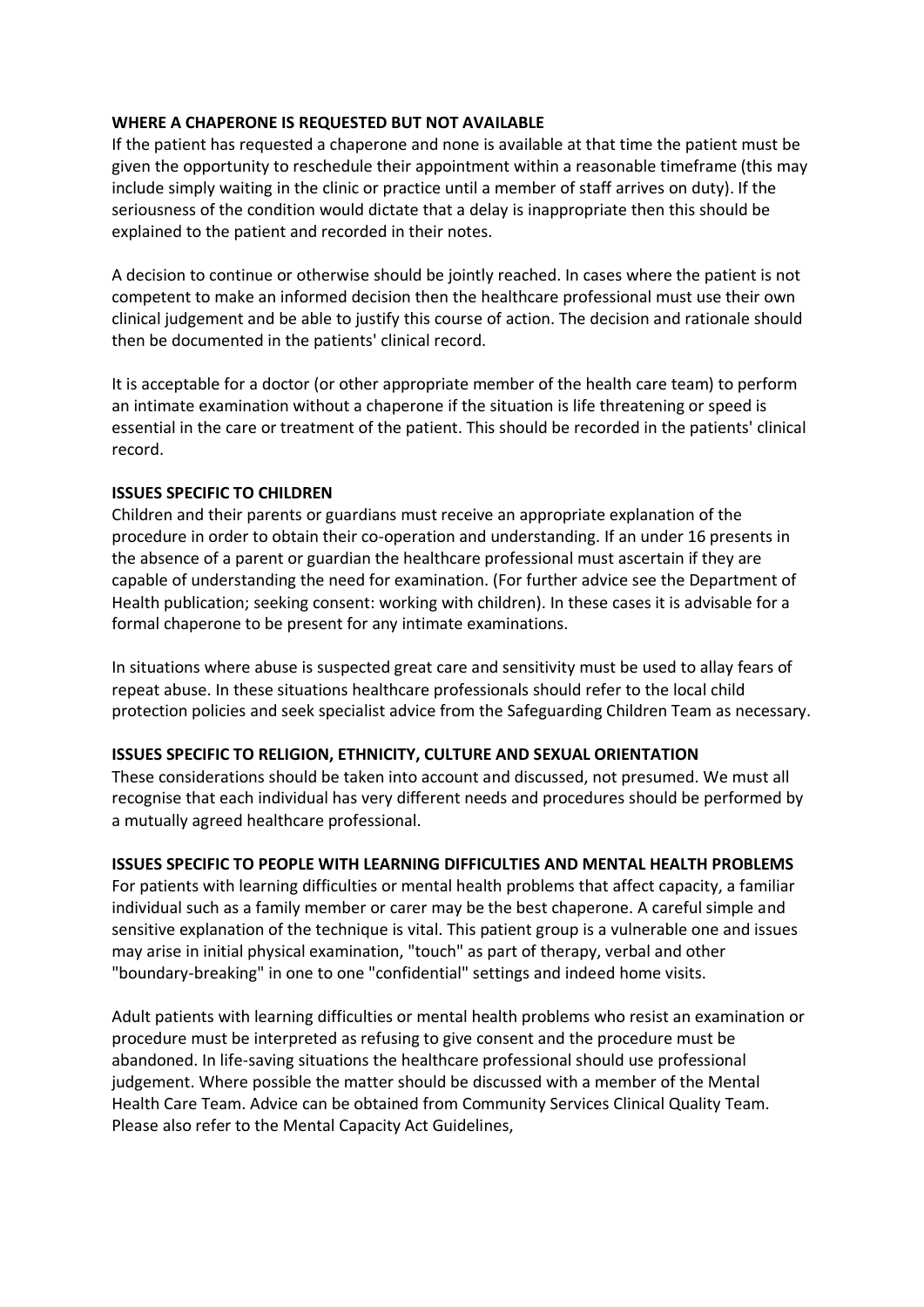#### **SUSPICION OF ABUSIVE RELATIONSHIPS**

The patient has a right to have freedom and space to express worries, concerns and potential abuse as well as an examination in a non controlling atmosphere. The onus is on the professional to use tact and diplomacy to exclude the oppressor from the room and to use an independent chaperone.

a visual record is made the patients must be made aware of the nature and purpose of the recording and have the opportunity to decline to give consent.

Any department or practice wishing to offer virtual chaperone technology as a solution, either in part or in full, should ensure that they have explored all risks associated with such technology and put in place safeguards to address these.

# **LONE WORKING**

Where a health care professional is working in a situation away from other colleagues, for example in a patient's home or out-of-hours premises, the same principles for offering and use of chaperones should apply. The healthcare professional may be required to risk assess the need for a formal chaperone and should not be deterred by the inconvenience or complexity of making the necessary arrangements. In all instances the outcome must be documented.

# **PATIENT CONFIDENTIALITY**

In all cases where the presence of a chaperone may intrude in a confiding clinician-patient relationship their presence should be confined to the physical examination. Communication between the health professional and the patient should take place before and after the examination or procedure

# **COMMUNICATION AND RECORD KEEPING**

The key principles of communication and record keeping will ensure that the healthcare professional and patient relationship is maintained and act as a safeguard against formal complaints, or in extreme cases, legal action. The most common cause of patient complaints is due to misunderstanding or communication problems. It is essential that the healthcare professional explains the nature of the examination to the patient and offers them a choice whether to continue. Chaperoning in no way removes or reduces this responsibility.

# **RECORD KEEPING**

# **DETAILS OF THE EXAMINATION INCLUDING PRESENCE/ABSENCE OF CHAPERONE AND INFORMATION GIVEN MUST BE DOCUMENTED IN THE PATIENT'S CLINICAL RECORD BY THE HEALTHCARE PROFESSIONAL.**

The data entry should show the most appropriate read code .The healthcare professional should also make any relevant notes and record the name of the chaperone on the clinical system at the time of the consultation.

If the patient expresses any doubts or reservations about the procedure and the healthcare professional feels the need to reassure them before continuing then it is good practice to also record this in the patient's notes. The records should make clear from the history that an examination was necessary. In any situation where concerns are raised or an incident has occurred this should be dealt with immediately in accordance with Community Services Incident Reporting, Investigation and Review Procedure.